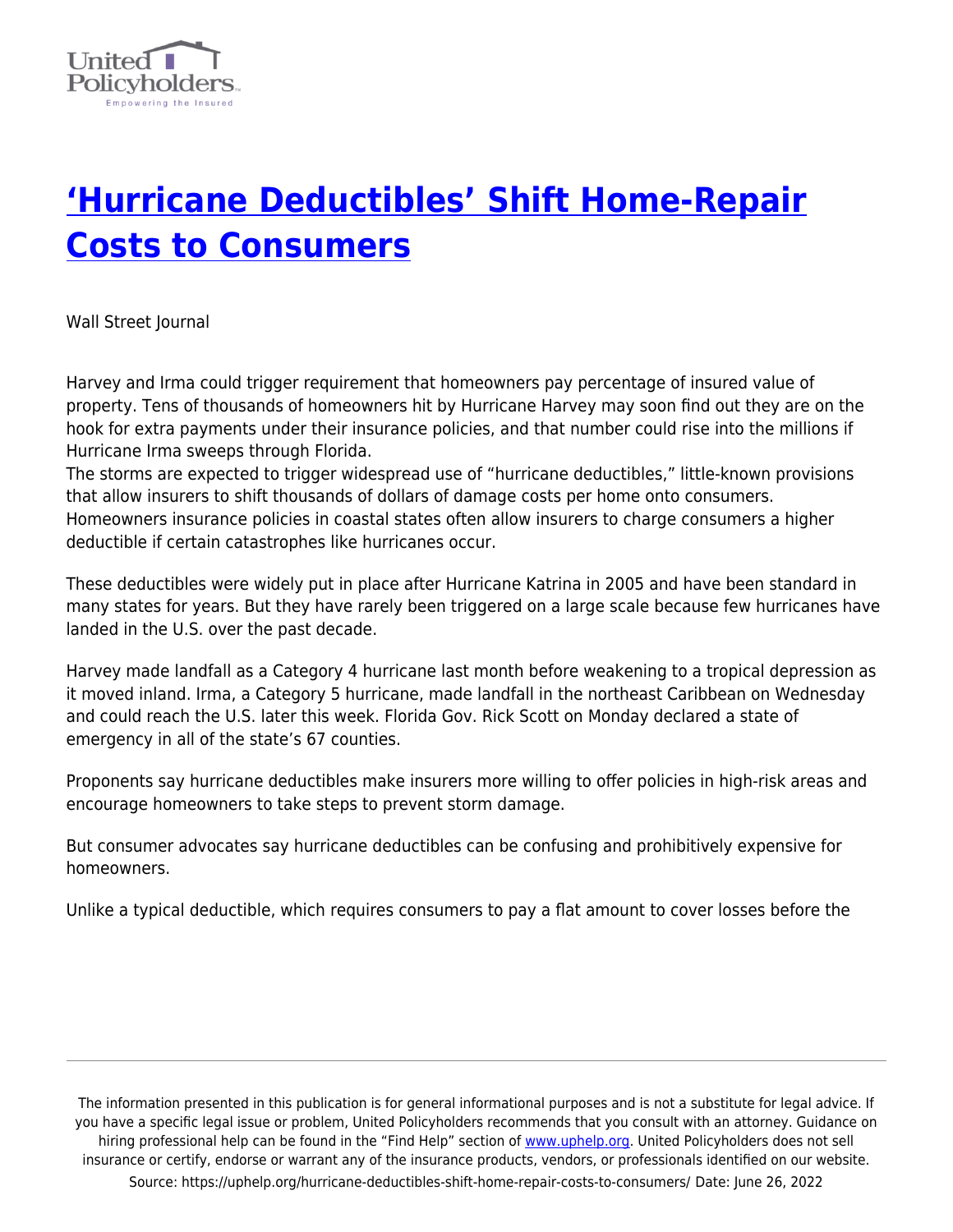

insurance company will pay out for a claim, these special deductibles are calculated as a percentage. Consumers can be required to pay anywhere from 1% to about 10% of the total insured value of the building or its contents, not a percentage of the claim amount. Insurers will only pay for damage that exceeds the deductible amount.

For example, a homeowner whose house is insured up to \$200,000 with a 5% hurricane deductible would be responsible for the first \$10,000 of hurricane-related damage to the building.

This type of deductible can be triggered by hurricanes, high wind speeds, earthquakes or other disasters. The triggers vary depending on region and insurer. Nineteen states and the District of Columbia have hurricane deductibles, according to the Insurance Information Institute.

In 2012, Hurricane Sandy didn't trigger hurricane deductibles across the East Coast because the storm weakened from a hurricane to a tropical storm before it made landfall.

Harvey, on the other hand, arrived on Aug. 25 as a hurricane. The Texas Wind Insurance Association, the insurer of last resort on the Texas coast, had received more than 42,000 claims from policyholders as of late Monday, a spokeswoman said. A majority of TWIA residential policies have a hurricane deductible of 1% or 2%.

Allstate Corp. , one of the top home insurers in Texas, has different deductible criteria depending on the policy, but they were all triggered by Harvey, a spokesman said.

In Florida, the typical homeowners policy has a 2% hurricane deductible, and the average insured value is \$250,000, according to a spokeswoman for the state's Office of Insurance Regulation. That means the average Florida homeowner needs to pay about \$5,000 to cover the deductible, which "may be problematic for some homeowners," she said.

Some insurers began adding hurricane deductibles to policies after Hurricane Andrew in 1992, the second-costliest hurricane for insurers in U.S. history behind Katrina.

"It was a strategy employed by the national carriers to at least maintain their presence in Florida" as many were sharply cutting back their footprint in the state, said Kevin McCarty, a founder of Celtic Global Consulting LLC and a former Florida insurance commissioner. "It gave insurance companies more

The information presented in this publication is for general informational purposes and is not a substitute for legal advice. If you have a specific legal issue or problem, United Policyholders recommends that you consult with an attorney. Guidance on hiring professional help can be found in the "Find Help" section of [www.uphelp.org.](http://www.uphelp.org/) United Policyholders does not sell insurance or certify, endorse or warrant any of the insurance products, vendors, or professionals identified on our website. Source: https://uphelp.org/hurricane-deductibles-shift-home-repair-costs-to-consumers/ Date: June 26, 2022